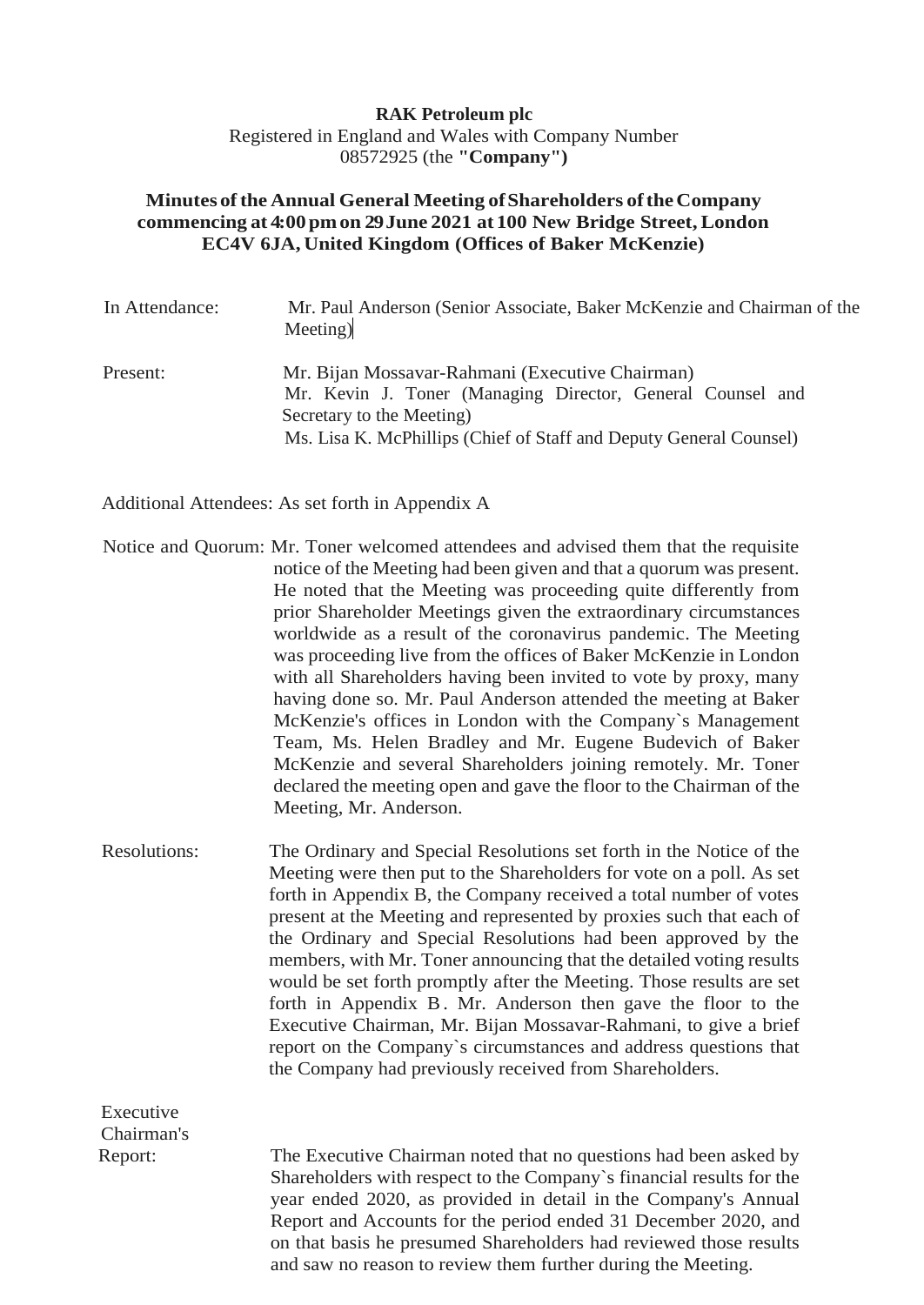The Executive Chairman then briefly discussed the impact on the Company of world markets having been thrown into turmoil by the coronavirus pandemic and the dislocations in the world oil markets, including DNO ASA's decision, as a result of those events, to suspend its dividends which had resulted in an adverse impact on the Company.

He then discussed that DNO ASA had returned to profitability in the First Quarter of 2021, as Brent crude oil prices have risen to \$75 per barrel at the time of the meeting.

The Executive Chairman noted that there was a strong correlation between the Company and DNO ASA share prices and Brent crude oil prices, often seemingly disregarding operational results/improvements.

He addressed world market conditions that currently disfavor fossil fuel energy companies, emphasizing transitions from fossil fuels and amelioration of claimate change. These phenomena impact the availability and cost of financing alternatives for the oil and gas sector generally and therefore for the Company and DNO and thereby hamper opportunities.

He mentioned that these overall market phenomena have resulted in relatively reduced share prices in the oil and gas sector despite improving performance and cash generation as Brent crude prices have arisen substantially.

The Executive Chairman then addressed two topics suggested by Shareholders in relation to stock buybacks and the strategic options for the Company going forward. He noted that prior buybacks by the Company at 15 and 18 NOK were ways in which the Company had returned approximately \$30 million to shareholders and had been opportunities to exit at those values. He also noted that, long term, DNO ASA seeks to expand its production in the Kurdistan region of Iraq and in the Norwegian North Sea.

Close of Meeting: There being no other business, the Chairman of the Meeting declared it closed at approximately 4:50pm.

\_\_\_\_\_\_\_\_\_\_\_\_\_\_\_\_\_\_\_\_

Paul Anderson Chairman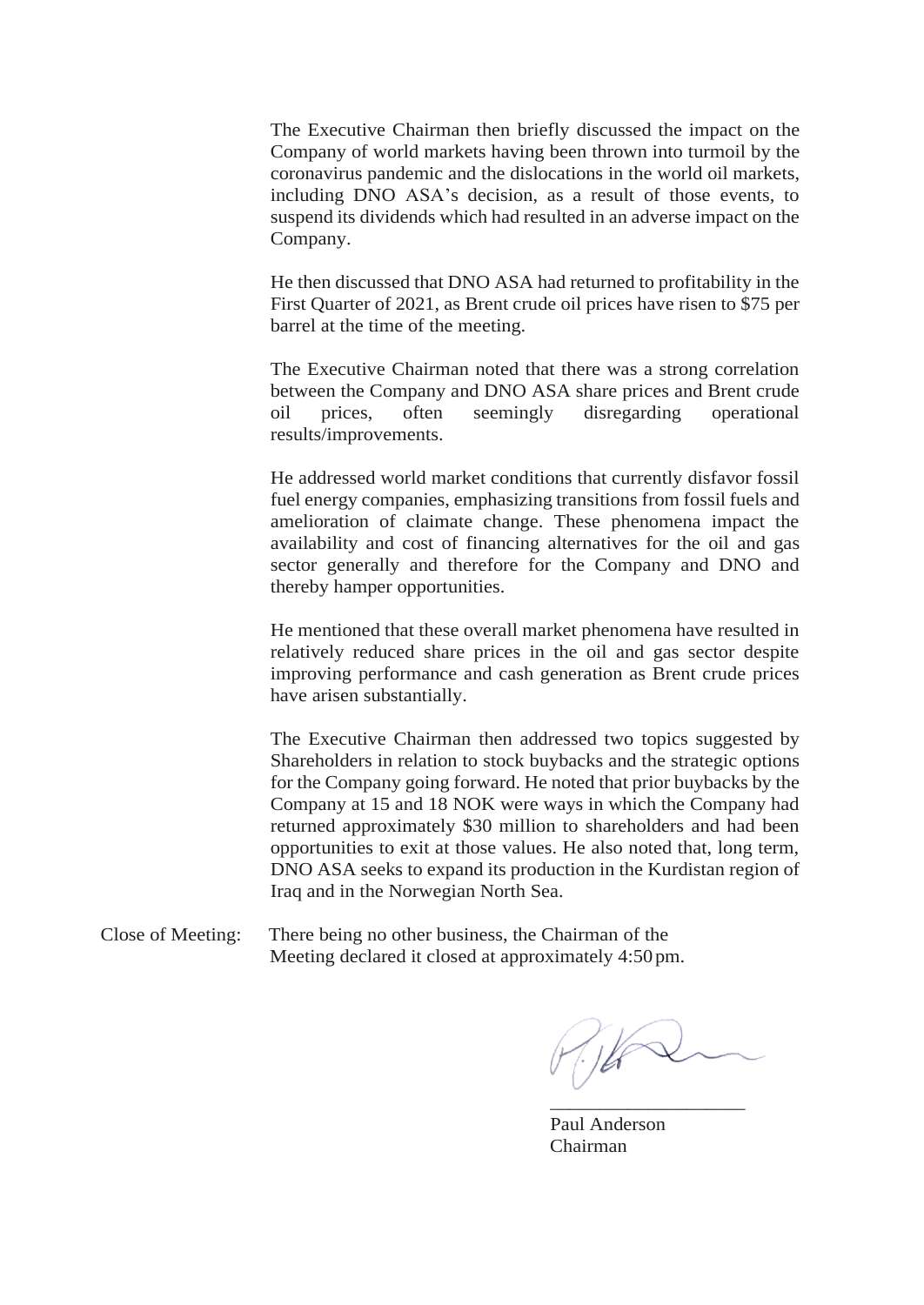### **APPENDIX A**



## **RAK Petroleum plc**

#### **Registered number: 08572925**

## **REGISTERED OFFICE:**

Highdown House Yeoman Way Worthing West Sussex BN99 3HH United Kingdom

### **ATTENDANCE LIST**

### **Attendees at the Annual General Meeting 29 June 2021**

Held at 100 New Bridge Street, London EC4V 6JA, United Kingdom (Offices of Baker McKenzie)

- 1. Kurt O. Austrått for himself and NorthSea Group AS
- 2. Suleman Soornai of Tricap Investments, representing Blue Sea Limited
- 3. Tracy Murisa representing Oman Insurance
- 4. Pankaj Kumar representing Oman Insurance
- 5. Ms. Helen Bradley (Baker McKenzie)
- 6. Mr. Eugene Budkevich (Baker McKenzie)
- 7. 971 5641 86793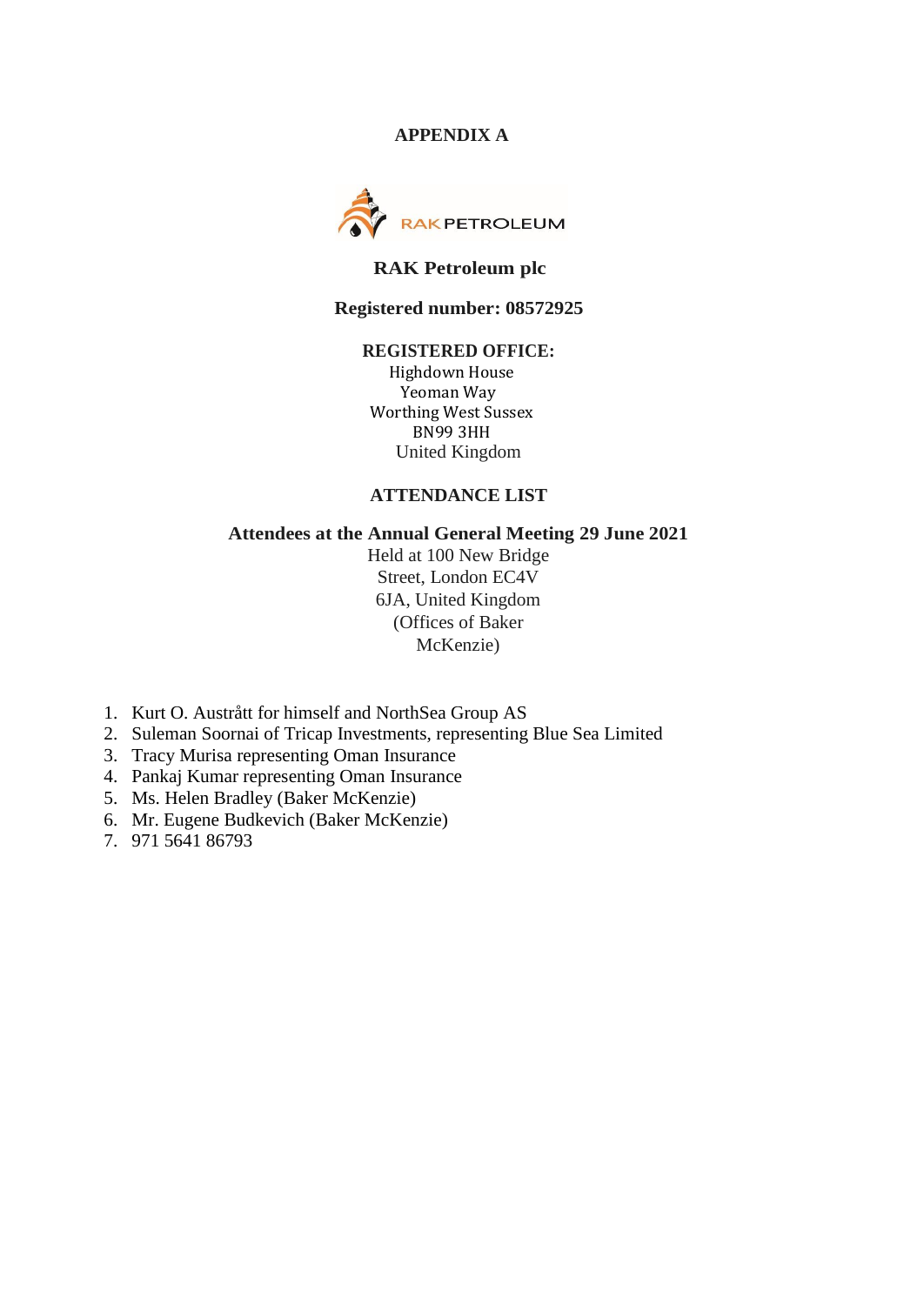# **APPENDIX B**

# **(RESULTS OFSHAREHOLDER VOTINGAT 29 JUNE 2021 ANNUAL GENERAL MEETING OF RAK PETROLEUM plc)**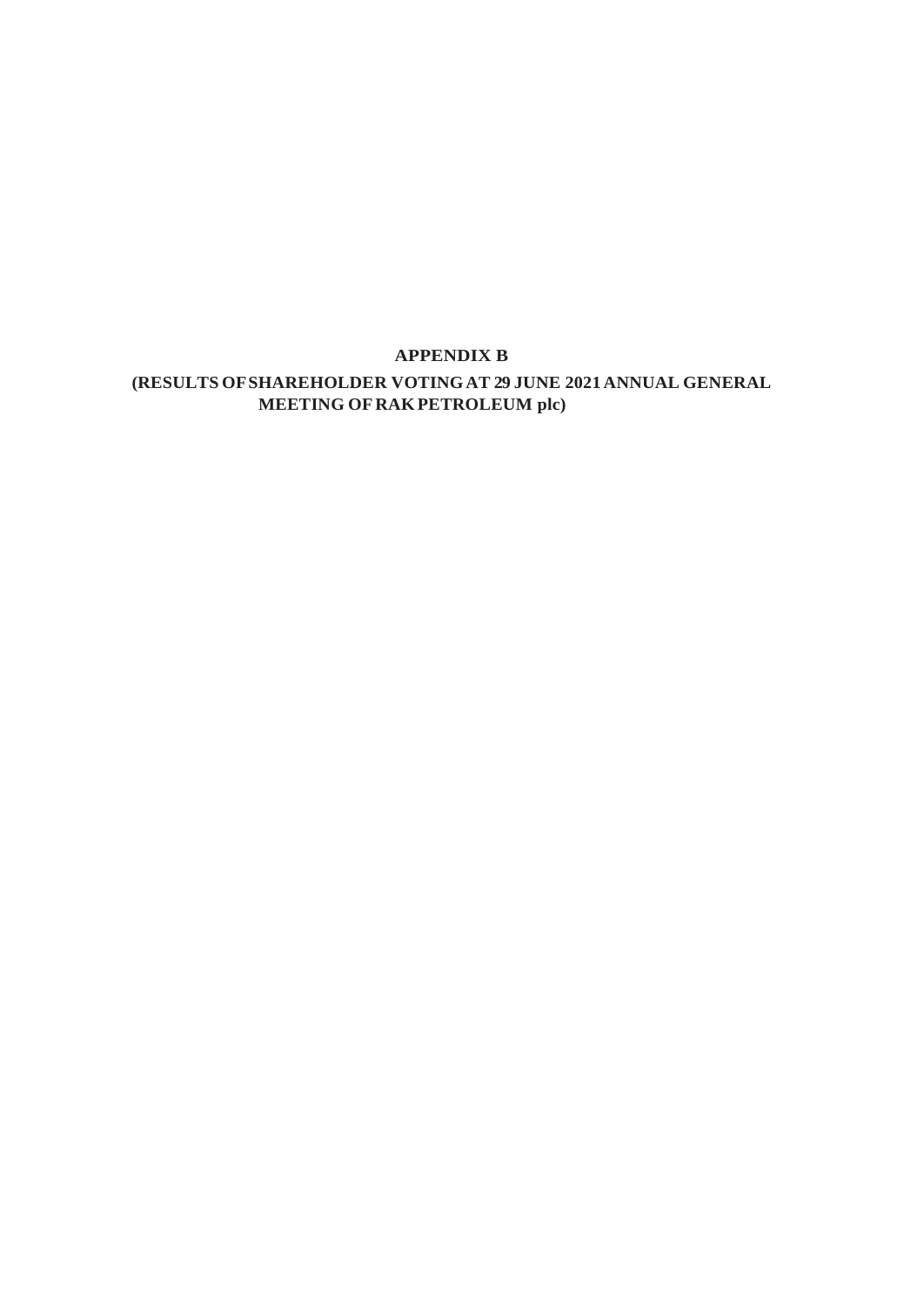

#### **RAK Petroleum plc (the Company) Registered number: 08572925**

#### **REGISTERED OFFICE**

Highdown House Yeoman Way Worthing West Sussex BN99 3HH United Kingdom

#### **Voting Results from 2021 Annual General Meeting**

Held at 100 New Bridge Street, London EC4V 6JA, United Kingdom

The following sets forth the votes cast for each resolution at the Company's 29 June 2021 Annual General Meeting in London, United Kingdom. Out of 547,426,035 votes eligible to be cast on each resolution, a total of 276,203,760 votes were present or represented by proxy at the meeting.

| Item           | <b>Resolutions</b>                                                                                                                                                            | <b>FOR</b>  | <b>AGAINST</b> | <b>ABSTAIN</b> |
|----------------|-------------------------------------------------------------------------------------------------------------------------------------------------------------------------------|-------------|----------------|----------------|
|                | <b>ORDINARY</b><br><b>RESOLUTIONS</b>                                                                                                                                         |             |                |                |
| 1 <sub>1</sub> | To receive the audited accounts of the Company for<br>the year ended 31 December 2020 and the Reports of<br>the Directors and Auditors thereon.                               | 276,203,760 |                |                |
| 2.             | To approve (on an advisory basis) the Directors'<br>Remuneration Report for the year ended 31<br>December 2020 in the form set out in the 2020<br>Annual Report and Accounts. | 276,203,760 |                |                |
| 3.             | To reappoint Mr. Bijan Mossavar-Rahmani as an<br>executive Director of the Company to serve until the<br>Annual General Meeting of 2022.                                      | 273,076,219 | 3,127,541      |                |
| 4.             | To reappoint Mr. Bjørn Dale as a non-executive<br>Director of the Company to serve until the Annual<br>General Meeting of 2022.                                               | 273,076,219 | 3,127,541      |                |
| 5.             | To reappoint Mr. Amir Handjani as a non-executive<br>Director of the Company to serve until the Annual<br>General Meeting of 2022.                                            | 273,079,703 | 3,124,057      |                |
| 6.             | To reappoint Mr. Sultan Al Ghurair as a non-executive<br>Director of the Company to serve until the Annual<br>General Meeting of 2022.                                        | 276,203,760 |                |                |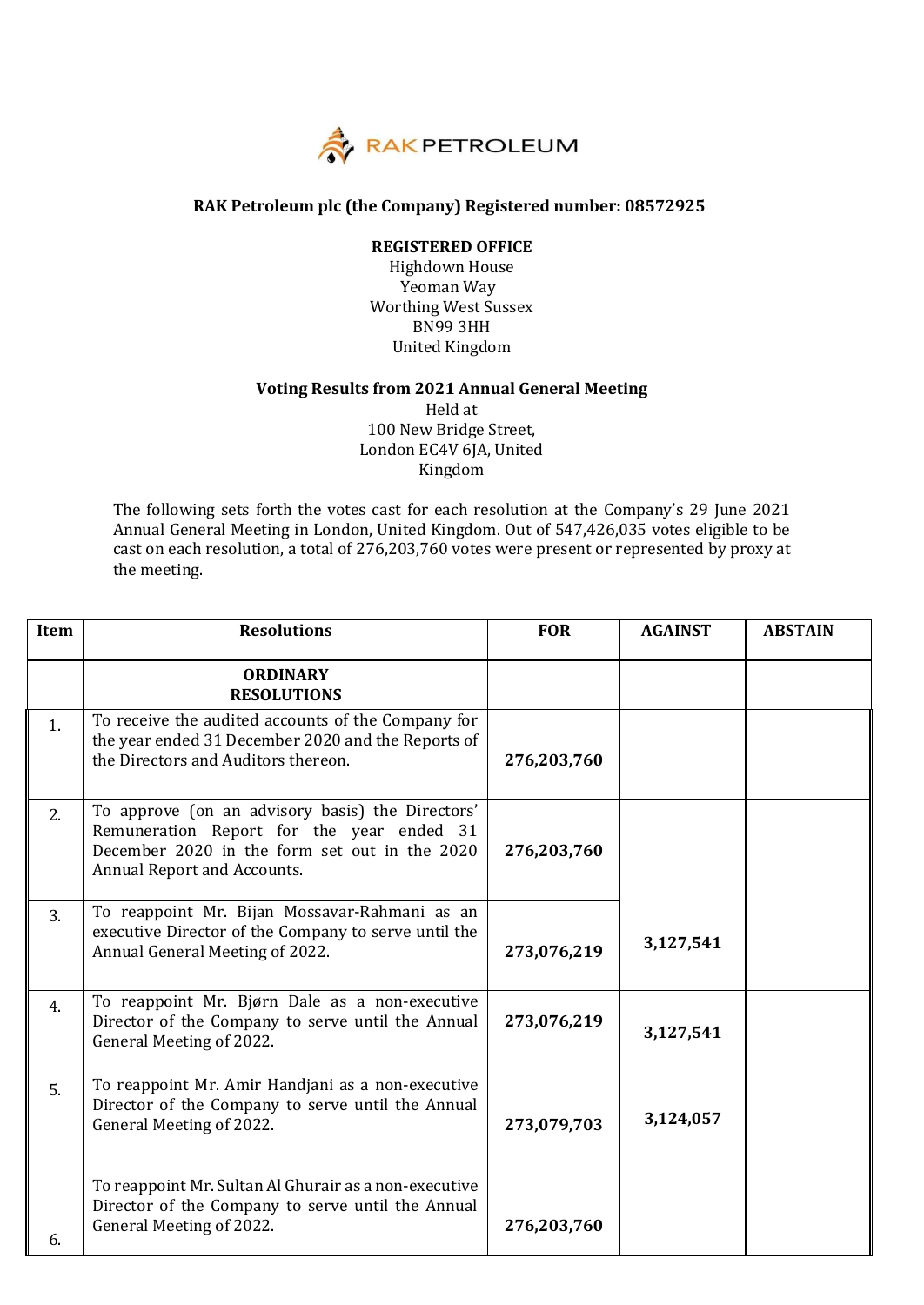| 7.  | To reappoint Mr. Ahmed Jawa as a non-executive<br>Director of the Company to serve until the Annual<br>General Meeting of 2022.                                                                                                                                                                                                                                                                                                                                                                                                                                                                                                                                                          | 273,079,703 | 3,124,057 |  |
|-----|------------------------------------------------------------------------------------------------------------------------------------------------------------------------------------------------------------------------------------------------------------------------------------------------------------------------------------------------------------------------------------------------------------------------------------------------------------------------------------------------------------------------------------------------------------------------------------------------------------------------------------------------------------------------------------------|-------------|-----------|--|
| 8.  | Conditional on Resolution 3 above being approved, to<br>reappoint Mr. Bijan Mossavar-Rahmani as Executive<br>Chairman of the Board of Directors of the Company to<br>serve until the Annual General Meeting of 2022.                                                                                                                                                                                                                                                                                                                                                                                                                                                                     | 273,076,219 | 3,127,541 |  |
| 9.  | To set the Executive Chairman's Director's Fee at USD<br>50,000.                                                                                                                                                                                                                                                                                                                                                                                                                                                                                                                                                                                                                         | 276,203,760 |           |  |
| 10. | To set the Director's Fee at USD 50,000 for each<br>Director.                                                                                                                                                                                                                                                                                                                                                                                                                                                                                                                                                                                                                            | 276,203,760 |           |  |
| 11. | To reappoint Mr. Bijan Mossavar-Rahmani as a<br>member and the chairman of the Nomination<br>Committee to serve until the Annual General Meeting<br>of 2021.                                                                                                                                                                                                                                                                                                                                                                                                                                                                                                                             | 276,200,276 | 3,484     |  |
| 12. | To reappoint Dr. Øystein Noreng to the Nomination<br>Committee to serve until the Annual General Meeting<br>of 2022.                                                                                                                                                                                                                                                                                                                                                                                                                                                                                                                                                                     | 276,203,760 |           |  |
| 13. | To reappoint Mr. Nicholas W. Atencio to the<br>Nomination Committee to serve until the Annual<br>General Meeting of 2022.                                                                                                                                                                                                                                                                                                                                                                                                                                                                                                                                                                | 276,203,760 |           |  |
| 14. | To approve the remuneration of each member of the<br>Nomination Committee of USD 5,000.                                                                                                                                                                                                                                                                                                                                                                                                                                                                                                                                                                                                  | 276,203,760 |           |  |
| 15. | To reappoint Ernst & Young LLP as the Company's<br>Auditors to hold office from the conclusion of this<br>meeting until the conclusion of the next general<br>meeting of the Company at which accounts are laid.                                                                                                                                                                                                                                                                                                                                                                                                                                                                         | 276,203,760 |           |  |
| 16. | To authorise the Board of Directors to set the<br>Auditors' fees.                                                                                                                                                                                                                                                                                                                                                                                                                                                                                                                                                                                                                        | 276,203,760 |           |  |
| 17. | To authorise the Company and any company which is<br>or becomes a subsidiary of the Company during the<br>period to which this resolution relates to:<br>(a) make donations to political parties and<br>independent election candidates;<br>(b) make donations to political organisations other<br>than political parties; and<br>(c) incur political expenditure<br>during the period commencing on the date of this<br>resolution and ending on the date of the next Annual<br>General Meeting of the Company, provided that in<br>each case any such donations and expenditure made<br>by the Company or by any such subsidiary shall not<br>exceed USD 230,000 per company and which | 276,203,760 |           |  |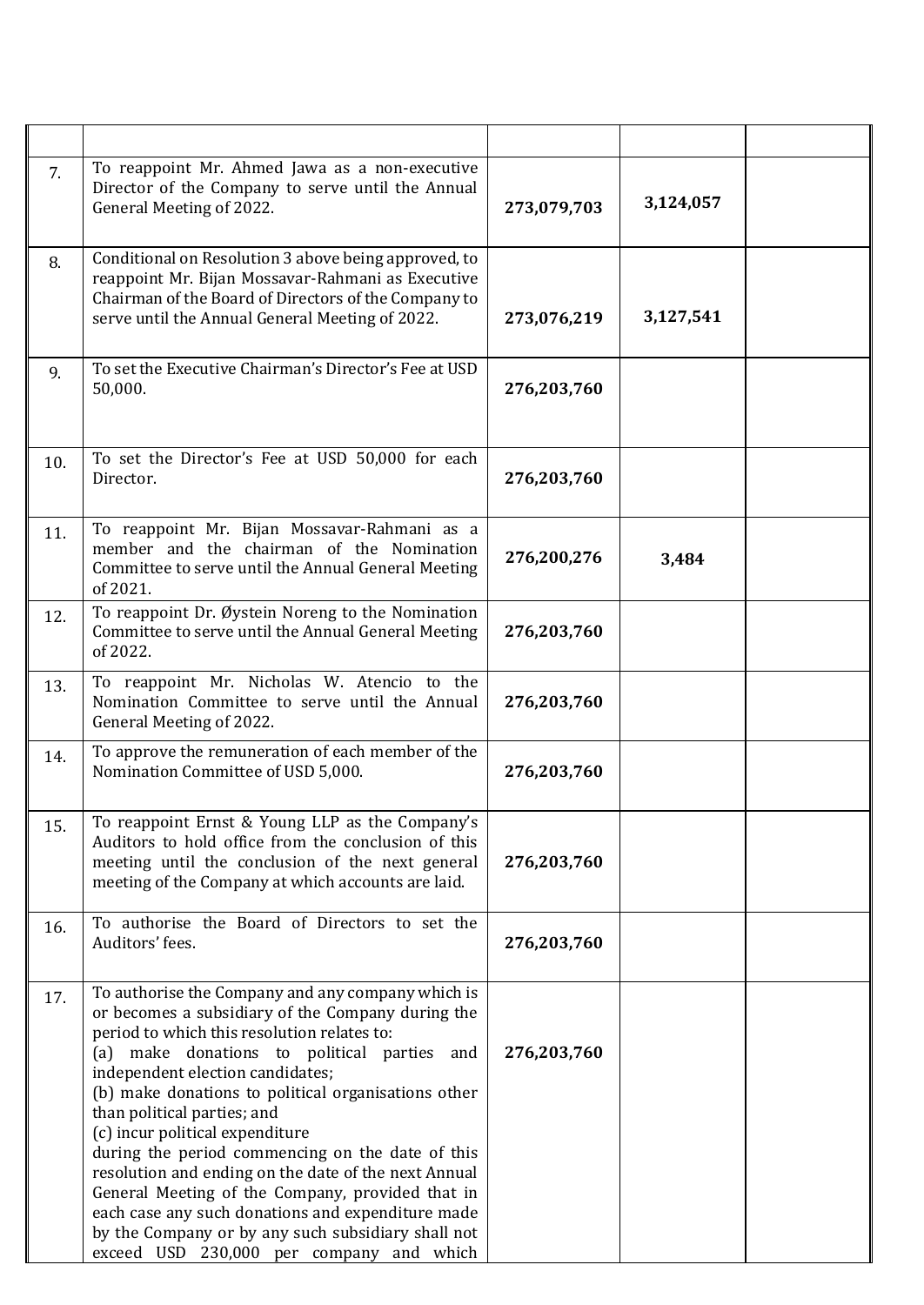|     | together shall not exceed in aggregate USD 305,000.<br>Any terms used in this resolution that are defined in<br>Part 14 of the Companies Act have the same meanings<br>for the purposes of this resolution.                                                                                                                                                                                                                                                                                                                                                                                                                                                                                                                                                                                                                                                            |             |           |  |
|-----|------------------------------------------------------------------------------------------------------------------------------------------------------------------------------------------------------------------------------------------------------------------------------------------------------------------------------------------------------------------------------------------------------------------------------------------------------------------------------------------------------------------------------------------------------------------------------------------------------------------------------------------------------------------------------------------------------------------------------------------------------------------------------------------------------------------------------------------------------------------------|-------------|-----------|--|
| 18. | To approve, in accordance with section 551 of the<br>Companies Act, that the Directors be generally and<br>unconditionally authorised to allot shares in the<br>Company up to an aggregate nominal amount of GBP<br>312,131, or a proportionately reduced amount in the<br>event of any share capital decrease, provided that this<br>authority shall, unless renewed, varied or revoked by<br>the Company, expire on the earlier of the date of the<br>Company's next Annual General Meeting or 15<br>months after the date of the passing of this resolution,<br>save that the Company may, before such expiry, make<br>an offer or agreement which would or might require<br>shares to be allotted and the Directors may allot<br>shares in pursuance of such offer or agreement<br>notwithstanding that the authority conferred by this<br>resolution has expired. | 276,203,760 |           |  |
| 19. | To approve the Directors' Remuneration Policy in the<br>form set out in the Company's Annual Report and<br>Accounts for the year ended 31 December 2020.                                                                                                                                                                                                                                                                                                                                                                                                                                                                                                                                                                                                                                                                                                               | 273,076,219 | 3,127,541 |  |
| 20. | To approve that the terms of the form of share<br>repurchase contract(s), produced at the meeting and<br>initialled by the Executive Chairman, to be entered<br>into between the Company and any of the Dealers (as<br>defined below) (each a "Repurchase Contract") for<br>the purchase by the Company of a maximum<br>aggregate nominal amount of GBP 624,262 Class A<br>shares (the "Repurchase Shares"):<br>be and hereby are approved for the purposes of<br>section 694 of the Companies Act; and<br>the Directors of the Company be and are hereby<br>authorised to enter into Repurchase Contract(s) with<br>any or all of Sparebank 1 Markets AS, Fearnley<br>Securities AS, or Pareto Group (Pareto Securities AS)<br>(each a "Dealer") to acquire some or all of the<br>Repurchase Shares.                                                                  | 276,203,760 |           |  |
|     | The authority conferred by this resolution shall,<br>unless varied, revoked or renewed prior to such time,<br>expire one year after the date of the passing of this<br>resolution, except that the Company may, before the<br>expiration of the authority granted by this resolution,<br>enter into a contract to purchase Repurchase Shares<br>which will or may be executed wholly or partly after<br>the expiration of such authority.                                                                                                                                                                                                                                                                                                                                                                                                                              |             |           |  |
|     | <b>SPECIAL RESOLUTION</b>                                                                                                                                                                                                                                                                                                                                                                                                                                                                                                                                                                                                                                                                                                                                                                                                                                              |             |           |  |